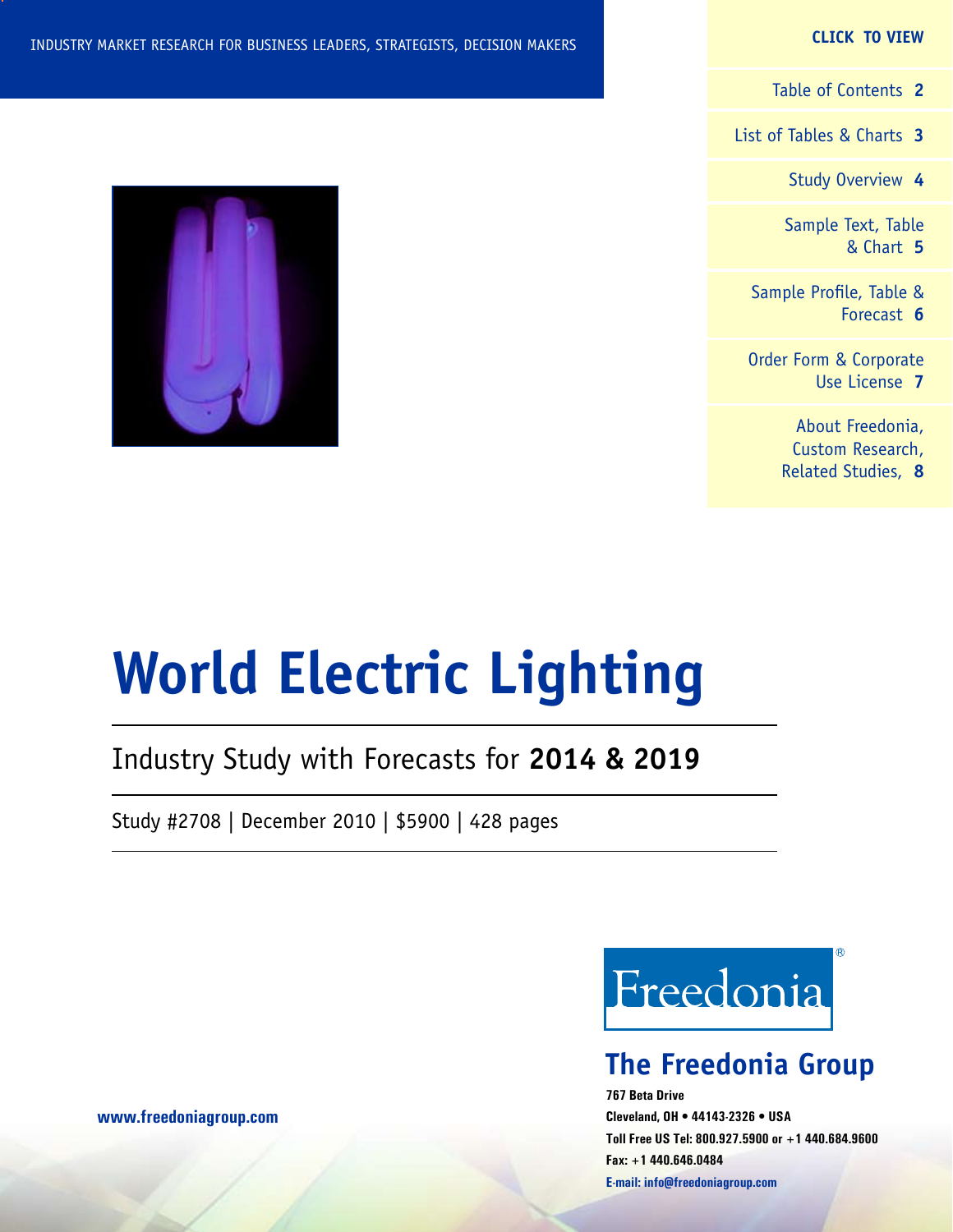# **World Electric Lighting**

Industry Study with Forecasts for *2014 & 2019*

# Freedonia

# <span id="page-1-0"></span>**Table of Contents**

## Executive Summary

## Market EnvironmenT

| World Demographic Overview 12             |  |
|-------------------------------------------|--|
|                                           |  |
|                                           |  |
| World Personal Consumption Expenditures15 |  |
| World Construction Expenditures 17        |  |
|                                           |  |
| Nonresidential Building 22                |  |
|                                           |  |
| World Manufacturing Outlook 25            |  |
| World Motor Vehicle Trends27              |  |
| Motor Vehicle Production28                |  |
|                                           |  |
|                                           |  |
|                                           |  |
|                                           |  |
| Environmental & Regulatory Issues 43      |  |

## WORLD SUPPLY & DEMAND

| High Intensity Discharge & Other77           |  |
|----------------------------------------------|--|
|                                              |  |
|                                              |  |
|                                              |  |
|                                              |  |
|                                              |  |
| Nonresidential Building88                    |  |
|                                              |  |
|                                              |  |
| Motor Vehicles & Other Manufactured Goods 90 |  |
|                                              |  |
|                                              |  |

## NORTH AMERICA

| Electric Lighting Supply & Demand95     |  |
|-----------------------------------------|--|
| Electric Lighting Outlook & Suppliers98 |  |
|                                         |  |
|                                         |  |
|                                         |  |

## WESTERN EUROPE

| Electric Lighting Supply & Demand 119     |  |
|-------------------------------------------|--|
| Electric Lighting Outlook & Suppliers 122 |  |
|                                           |  |
|                                           |  |
|                                           |  |
|                                           |  |
|                                           |  |
|                                           |  |
|                                           |  |

## ASIA/PACIFIC

| Electric Lighting Supply & Demand 158     |  |
|-------------------------------------------|--|
| Electric Lighting Outlook & Suppliers 161 |  |
|                                           |  |
|                                           |  |
|                                           |  |
|                                           |  |
|                                           |  |
|                                           |  |
|                                           |  |
|                                           |  |
|                                           |  |
|                                           |  |
|                                           |  |
|                                           |  |
|                                           |  |

## OTHER REGIONS

| Central & South America  208       |  |
|------------------------------------|--|
|                                    |  |
| Other Central & South America  220 |  |
|                                    |  |
|                                    |  |
|                                    |  |
|                                    |  |
|                                    |  |
|                                    |  |
|                                    |  |
|                                    |  |
|                                    |  |
|                                    |  |
|                                    |  |
|                                    |  |

## INDUSTRY STRUCTURE

| Product Development & Manufacturing  273 |  |
|------------------------------------------|--|
|                                          |  |
|                                          |  |
|                                          |  |
|                                          |  |
|                                          |  |
| Cooperative Agreements 280               |  |
|                                          |  |
|                                          |  |

## Company Profiles

| China Electric Manufacturing 290        |  |
|-----------------------------------------|--|
|                                         |  |
| CML Innovative Technologies  293        |  |
|                                         |  |
|                                         |  |
|                                         |  |
|                                         |  |
|                                         |  |
| Foshan Electrical and Lighting  308     |  |
|                                         |  |
|                                         |  |
|                                         |  |
|                                         |  |
|                                         |  |
| Huaqiang Benbon Electrical  328         |  |
|                                         |  |
|                                         |  |
|                                         |  |
|                                         |  |
|                                         |  |
|                                         |  |
|                                         |  |
| NVC Lighting Technology 345             |  |
|                                         |  |
|                                         |  |
| PerkinElmer Incorporated  351           |  |
| Royal Philips Electronics  352          |  |
|                                         |  |
| Shanghai Feilo Acoustics 360            |  |
|                                         |  |
|                                         |  |
|                                         |  |
|                                         |  |
|                                         |  |
|                                         |  |
|                                         |  |
|                                         |  |
|                                         |  |
|                                         |  |
|                                         |  |
| Other Companies Mentioned in Study  400 |  |

# **List of Tables/Charts**

## Executive Summary

1 Summary Table ......................................... 3

## Market EnvironmenT

| 1 World Gross Domestic Product by Region11 |  |
|--------------------------------------------|--|
| 2 World Population by Region13             |  |
| 3 World Households by Region15             |  |
| 4 World Personal Consumption               |  |
| Expenditures by Region17                   |  |
| 5 World Construction Expenditures          |  |
|                                            |  |

(continued on following page)

**Page 2 [Order now, click here!](#page-6-0)**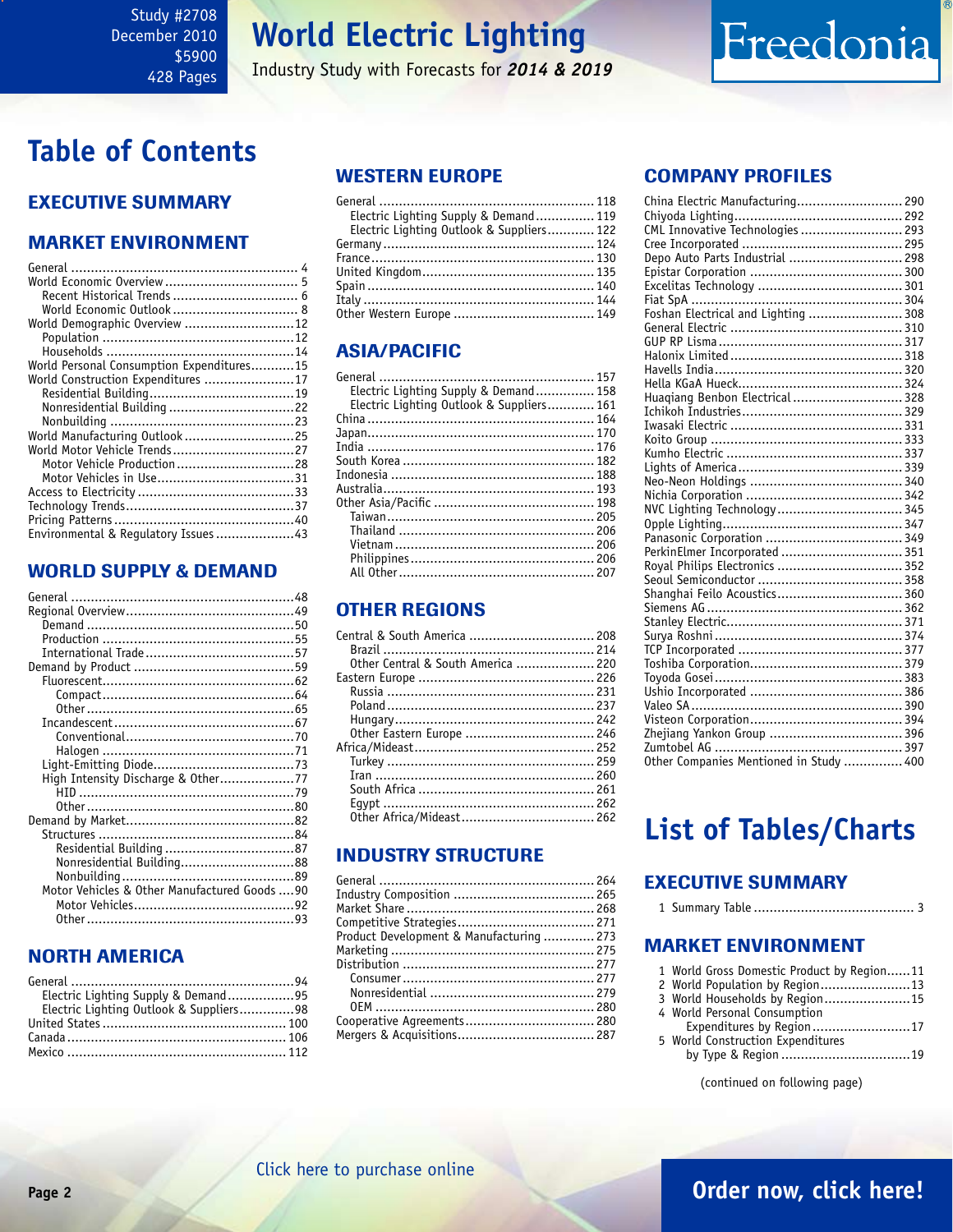### <span id="page-2-0"></span>Study #2708 December 2010 \$5900 428 Pages

# **World Electric Lighting**

Industry Study with Forecasts for *2014 & 2019*

# Freedonia

# **List of Tables/Charts**

| (continued from previous page) |  |  |
|--------------------------------|--|--|
|                                |  |  |
|                                |  |  |

| 6 World Residential Building Construction<br>Expenditures by Region21 |  |
|-----------------------------------------------------------------------|--|
| 7 World Nonresidential Building Construction                          |  |
| Expenditures by Region23                                              |  |
| 8 World Nonbuilding Construction                                      |  |
| Expenditures by Region25                                              |  |
| 9 World Manufacturing Value Added by Region 27                        |  |
| 10 World Motor Vehicle Production                                     |  |
| by Type & Region 31                                                   |  |
| 11 World Motor Vehicles in Use                                        |  |
| by Type & Region 33                                                   |  |
| Cht Percent of Population With Electrical Power                       |  |
| in Their Home, 200836                                                 |  |
| 12 World Electric Lighting Price Deflators42                          |  |
| Cht World Electric Lighting Price                                     |  |
| Deflators, 1999-2019 43                                               |  |
|                                                                       |  |

## WORLD SUPPLY & DEMAND

| 1 World Electric Lighting Demand by Region  52                                 |
|--------------------------------------------------------------------------------|
| Cht World Electric Lighting Demand                                             |
| Cht Increase in Annual Electric Lighting Demand                                |
| from 2009 to 2014 by Region53                                                  |
| Cht World Electric Lighting Demand - Projected                                 |
| 2009-2014 Annual Rate of Growth 54                                             |
| 2 World Electric Lighting Shipments by Region 56                               |
| Cht World Electric Lighting Shipments                                          |
|                                                                                |
| 3 World Electric Lighting<br>Net Exports by Region58                           |
| 4 World Electric Lighting Demand by Product  60                                |
| Cht World Electric Lighting Demand                                             |
| by Product in Current Dollars 61                                               |
| Cht World Electric Lighting Demand                                             |
| by Product in 2008 Dollars 61                                                  |
| 5 World Fluorescent Electric Lighting                                          |
| Demand by Product & Region  63                                                 |
| 6 World Incandescent Electric Lighting                                         |
| Demand by Product & Region 69                                                  |
| 7 World Light-Emitting Diode Electric Lighting<br>Demand by Market & Region 76 |
| 8 World High Intensity Discharge & Other                                       |
| Electric Lighting Demand                                                       |
|                                                                                |
| 9 World Electric Lighting Demand by Market83                                   |
| Cht World Electric Lighting Demand                                             |
|                                                                                |
| 10 World Structures Electric Lighting Demand                                   |
| by Application & Region86                                                      |
| 11 World Motor Vehicle & Other Manufactured                                    |
| Goods Electric Lighting Demand<br>by Application & Region91                    |
|                                                                                |
|                                                                                |
| NORTH AMERICA                                                                  |

## <u>RIH AMERICA</u>

| 1 North America - Electric Lighting   |  |
|---------------------------------------|--|
|                                       |  |
| Cht North America - Electric Lighting |  |
| Demand by Country, 2009 98            |  |
| 2 North America - Electric Lighting   |  |
| Demand by Product & Market 100        |  |
| 3 United States - Electric Lighting   |  |
| Supply & Demand 103                   |  |

| 4 United States - Electric Lighting<br>Demand by Product & Market 106 |
|-----------------------------------------------------------------------|
| 5 Canada - Electric Lighting                                          |
| Supply & Demand  109                                                  |
| 6 Canada - Electric Lighting                                          |
| Demand by Product & Market 112                                        |
| 7 Mexico - Electric Lighting                                          |
| Supply & Demand 115                                                   |
| 8 Mexico - Electric Lighting                                          |
| Demand by Product & Market 117                                        |

### WESTERN EUROPE

| 1 Western Europe - Electric Lighting<br>Supply & Demand 121                      |
|----------------------------------------------------------------------------------|
| Cht Western Europe - Electric Lighting                                           |
| Demand by Country, 2009 122                                                      |
| 2 Western Europe - Electric Lighting                                             |
| Demand by Product & Market 124                                                   |
| 3 Germany - Electric Lighting                                                    |
| Supply & Demand  127                                                             |
| 4 Germany - Electric Lighting                                                    |
| Demand by Product & Market 129                                                   |
| 5 France - Electric Lighting Supply & Demand 132<br>6 France - Electric Lighting |
| Demand by Product & Market 134                                                   |
| 7 United Kingdom - Electric Lighting                                             |
| Supply & Demand  137                                                             |
| 8 United Kingdom - Electric Lighting                                             |
| Demand by Product & Market 139                                                   |
| 9 Spain - Electric Lighting Supply & Demand. 142                                 |
| 10 Spain - Electric Lighting                                                     |
| Demand by Product & Market 144                                                   |
| 11 Italy - Electric Lighting Supply & Demand 147                                 |
| 12 Italy - Electric Lighting                                                     |
| Demand by Product & Market 149                                                   |
| 13 Other Western Europe - Electric Lighting                                      |
| Supply & Demand 152                                                              |
| 14 Other Western Europe - Electric Lighting                                      |
| Demand by Product & Market 154                                                   |
| 15 Other Western Europe - Electric Lighting                                      |

## ASIA/PACIFIC

| Supply & Demand 160                              |
|--------------------------------------------------|
|                                                  |
| Demand by Country, 2009 161                      |
|                                                  |
| Demand by Product & Market 163                   |
| 3 China - Electric Lighting Supply & Demand. 167 |
|                                                  |
| Demand by Product & Market 170                   |
| 5 Japan - Electric Lighting Supply & Demand 173  |
|                                                  |
| Demand by Product & Market 176                   |
| 7 India - Electric Lighting Supply & Demand. 179 |
|                                                  |
| Demand by Product & Market 182                   |
|                                                  |
| Supply & Demand  185                             |
|                                                  |
| Demand by Product & Market 188                   |
|                                                  |

Demand by Country ............................ 156

- 11 Indonesia Electric Lighting
- Supply & Demand ............................... 191

| 12 Indonesia - Electric Lighting          |  |
|-------------------------------------------|--|
| Demand by Product & Market 193            |  |
| 13 Australia - Electric Lighting          |  |
| Supply & Demand  196                      |  |
| 14 Australia - Electric Lighting          |  |
| Demand by Product & Market 198            |  |
| 15 Other Asia/Pacific - Electric Lighting |  |
| Supply & Demand 201                       |  |
| 16 Other Asia/Pacific - Electric Lighting |  |
| Demand by Product & Market 204            |  |
| 17 Other Asia/Pacific - Electric Lighting |  |
| Product Demand by Country  205            |  |

#### OTHER REGIONS

|     | 1 Central & South America - Electric Lighting                           |
|-----|-------------------------------------------------------------------------|
|     | Supply & Demand  211<br>Cht Central & South America - Electric Lighting |
|     | Demand by Country, 2009 212                                             |
|     | 2 Central & South America - Electric Lighting                           |
|     | Demand by Product & Market 214                                          |
| 3   | Brazil - Electric Lighting Supply & Demand 217                          |
|     | 4 Brazil - Electric Lighting                                            |
|     | Demand by Product & Market 219                                          |
|     | 5 Other Central & South America - Electric                              |
|     | Lighting Supply & Demand 222                                            |
|     | 6 Other Central & South America -                                       |
|     | Electric Lighting Demand                                                |
| 7   | by Product, Market & Country 224<br>Eastern Europe - Electric Lighting  |
|     | Supply & Demand  228                                                    |
| Cht | Eastern Europe - Electric Lighting                                      |
|     | Demand by Country, 2009  229                                            |
|     | 8 Eastern Europe - Electric Lighting                                    |
|     | Demand by Product & Market 231                                          |
| 9   | Russia - Electric Lighting Supply & Demand 234                          |
| 10  | Russia - Electric Lighting                                              |
|     | Demand by Product & Market 236                                          |
| 11  | Poland - Electric Lighting                                              |
|     | Supply & Demand  239                                                    |
| 12  | Poland - Electric Lighting<br>Demand by Product & Market 241            |
| 13  | Hungary - Electric Lighting                                             |
|     | Supply & Demand  244                                                    |
| 14  | Hungary - Electric Lighting                                             |
|     | Demand by Product & Market 246                                          |
| 15  | Other Eastern Europe - Electric Lighting                                |
|     | Supply & Demand  249                                                    |
| 16  | Other Eastern Europe - Electric Lighting                                |
|     | Demand by Product & Market 251                                          |
| 17  | Africa/Mideast - Electric Lighting                                      |
|     | Supply & Demand  255                                                    |
|     | Cht Africa/Mideast - Electric Lighting<br>Demand by Country, 2009  256  |
| 18  | Africa/Mideast - Electric Lighting                                      |
|     | Demand by Product & Market 258                                          |
|     | 19 Africa/Mideast - Electric Lighting                                   |
|     | Demand by Country  259                                                  |

### INDUSTRY STRUCTURE

| 1 Electric Lighting Sales for Selected      |  |
|---------------------------------------------|--|
| Manufacturers, 2009  267                    |  |
| Cht World Electric Lighting Market Share    |  |
| by Company, 2009  268                       |  |
| 2 Selected Cooperative Agreements  282      |  |
| 3 Selected Acquisitions & Divestitures  288 |  |
|                                             |  |

**Page 3 [Order now, click here!](#page-6-0)**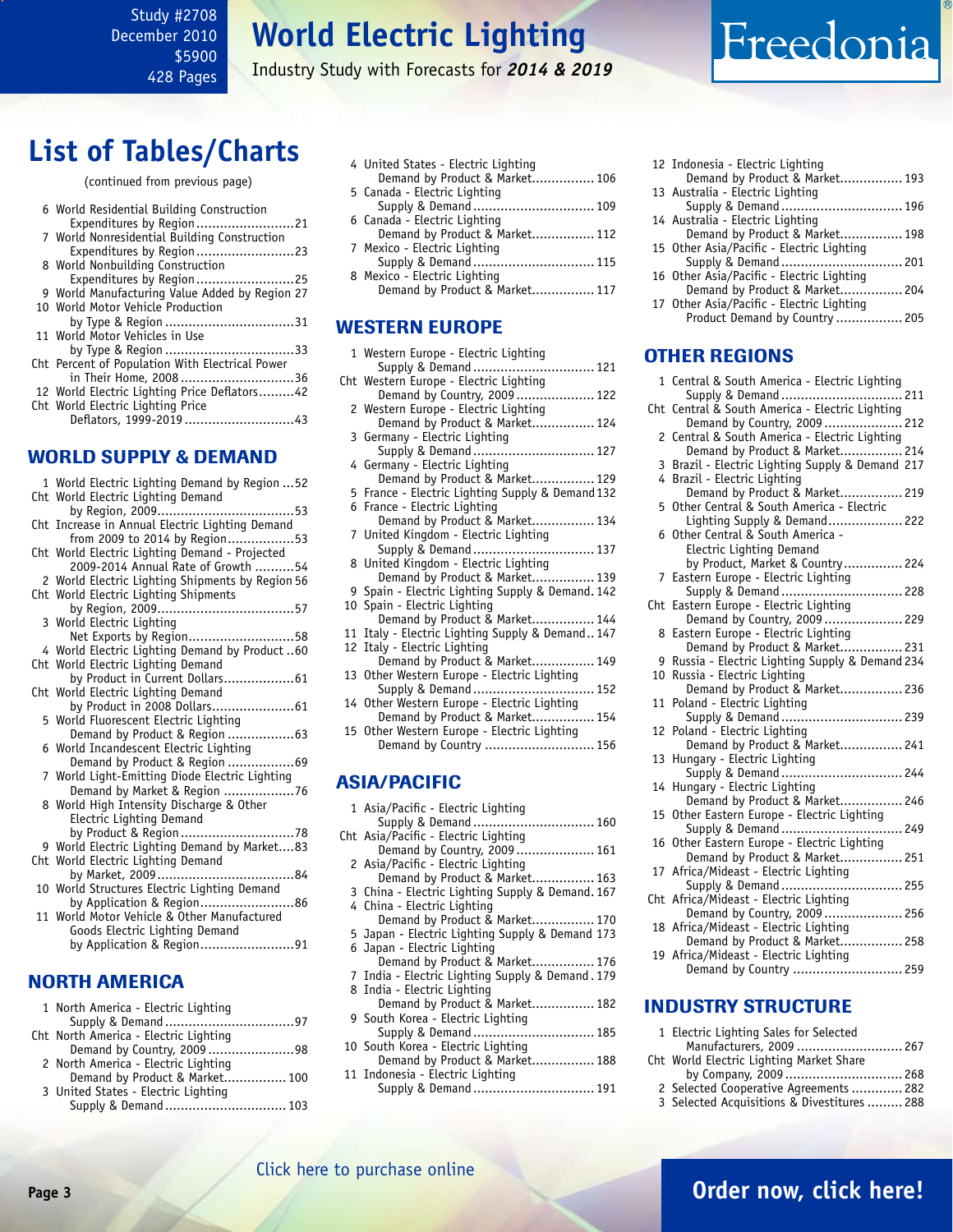<span id="page-3-0"></span>Study #2708 December 2010 \$5900 428 Pages

# **World Electric Lighting**

Industry Study with Forecasts for *2014 & 2019*

# Freedonia

*Product sales will be driven by an acceleration in economic and personal income growth, a strong rebound in global motor vehicle output and a pickup in construction activity.* 

## **Global demand to climb 4.5% yearly through 2014**

World demand for electric lighting is projected to climb 4.5 percent annually through 2014 to \$38.5 billion. Product sales will be driven by an acceleration in economic and personal income growth, a strong rebound in global motor vehicle output and a pickup in construction activity. Increases will be even stronger in price-adjusted terms, averaging 7.1 percent per year through 2014. Overall electric lighting prices are expected to drop as compact fluorescent lamp (CFL) and light-emitting diode (LED) costs decline and these products take share away from other lighting types, dampening dollar gains. Looking further ahead, growth in electric lighting demand is expected to slow noticeably in value terms from 2014 to 2019. This will be due in part to an ongoing shift in demand toward LED lighting devices, prices for which will continue to drop at doubledigit annual rates. In addition, greater use of LEDs, CFLs and other longlasting lighting products will reduce the need to buy replacement units.

## **Developing areas to outpace industrialized markets**

Market gains in developing countries will outpace electric lighting sales in the US, Western Europe and Japan, fueled by healthy economic growth, ongoing industrialization efforts, increased manufacturing output, new household formation activity and rising standards of living. China alone will account for 47



percent of all additional product demand through 2014, strengthening its position as the largest electric lighting market in the world. Growth is also expected to be healthy in India and in lower-volume markets like Thailand, Vietnam, Malaysia, Turkey and Egypt. Although sales advances will not be nearly as strong as in developing areas, electric lighting demand in developed parts of the world will climb as well through 2014, bolstered by a strong upturn in motor vehicle production after a period of decline. Sales of electric lighting in developed areas will also be stimulated by an acceleration in economic growth and higher per capita income, leading to a pickup in consumer spending and renewed strength in fixed investment activity.

## **LEDs to grow the fastest**

LED (or solid-state) lighting devices will record the fastest market gains of any major product segment through 2014. Historically, demand for LEDs used in lighting applications has been restrained by both high product prices and technical deficiencies such as quality and diffusion of light. However, the rapid rate of technological advances is dramatically improving their performance capabilities and resulting in substantial reductions in cost, which will lead to LED use in a growing number of lighting applications. CFL demand will expand at the next fastest pace, spurred by government-led efforts to phase out use of general service incandescent lamps.

Copyright 2010 The Freedonia Group, Inc.

## **Page 4 [Order now, click here!](#page-6-0)**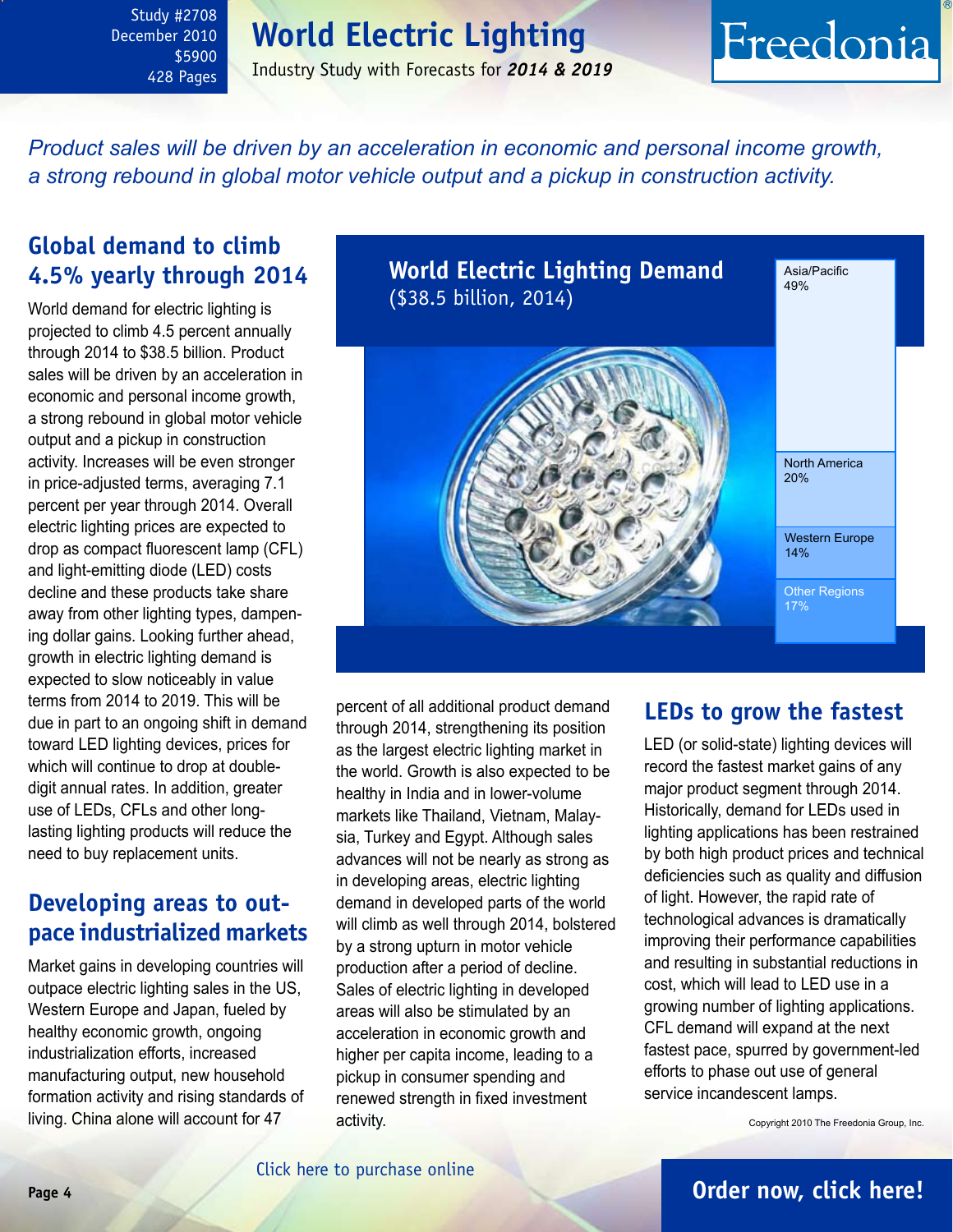# **World Electric Lighting**

Industry Study with Forecasts for *2014 & 2019*

# **Sample Text, Table & Chart**

<span id="page-4-0"></span>Study #2708 December 2010

> \$5900 428 Pages

## **TABLE VI-7**

Freedonia

#### **INDIA ELECTRIC LIGHTING SUPPLY & DEMAND**

#### **ASIA/PACIFIC**

#### **India: Electric Lighting Outlook & Suppliers**

Demand for electric lighting in India is forecast to incre



contribute to future electric lighting market advances. In add federal government has announced plans to build 35,000 kilometers highway between 2009 and 2014 through the National Highway opment Programme. However, motor vehicle and motorcycle growth will moderate, and overall lighting product sales gain be constricted by international competition for investment fu to generally healthy economic and construction market climates parts of the Asia/Pacific region.

The most robust market growth among major product so be posted by LED lighting devices, stimulated by further per improvements and rapidly fall prices. Nevertheless, LEDs w to account for a modest share of Indian electric lighting dem while fluorescents will make up 47 percent of all dollar sales.

cent lamps will register the smallest annual market advances in percentage terms, negatively impacted by a shift in the product mix toward CFLs and other longer-lasting, energy-efficient types as incoand rural electrification rates climb. Government efforts to s and reduce carbon emissions by limiting the utilization of inas exemplified by the state of Tamil Nadu's banning of incan use in government facilities and institutions supported by go aid, will also dampen sales growth in this product segment.



#### $180$  Copyright 2010 **CHART VIII-1 WORLD ELECTRIC LIGHTING MARKET SHARE BY COMPANY (\$30.9 billion, 2009) SAMP** L e a d e rs 3 3 .2 % **chart**O th e rs 6 6 .8 % **Ph ilip s 14.9%**

### [Click here to purchase online](http://www.freedoniagroup.com/DocumentDetails.aspx?Referrerid=FM-Bro&StudyID=2708)

# **Page 5 [Order now, click here!](#page-6-0)**

**7.6%**

**10.7%**

**G E L ig h t in g**

**O sram**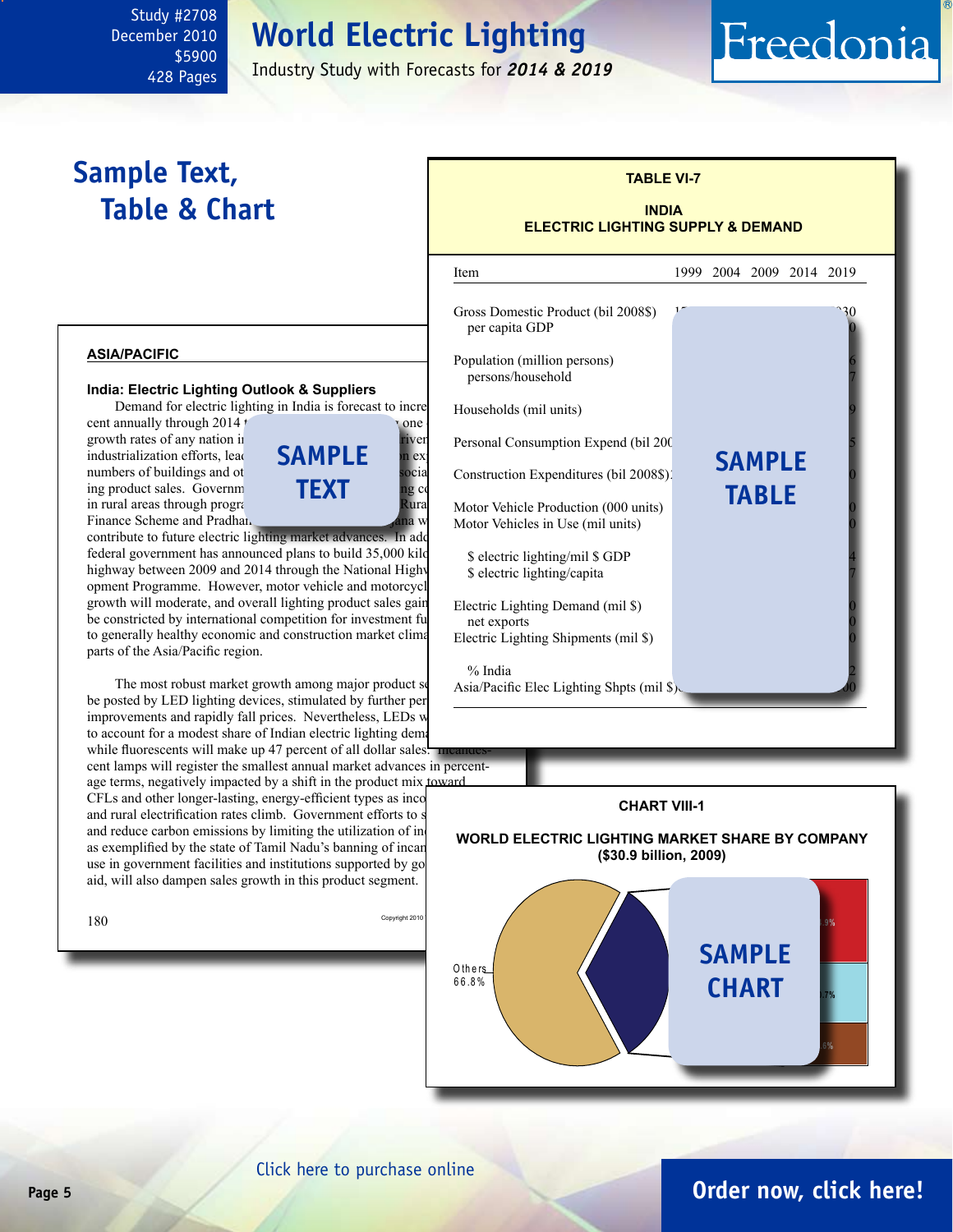### <span id="page-5-0"></span>Study #2708 December 2010 \$5900 428 Pages

# **World Electric Lighting**

Industry Study with Forecasts for *2014 & 2019*

# Freedonia

# **Sample Profile, Table & Forecast**

# **TABLE VI-7**

**INDIA ELECTRIC LIGHTING DEMAND BY PRODUCT & MARKET (million dollars)**



#### **COMPANY PROFILES**

**Epistar Corporation** 5 Li-hsin 5th Road, Science-based Industrial Park Hsinchu 300

Taiwan 886-3-578-3 http://www.

Sales: US\$<sup>58</sup> **SAMPLE** Employmer<br> **PROFILE** 

Key Products: high-brightness lightness lightness lightness lightness lightness lightness lightness lightness lightness lightness lightness lightness lightness lightness. other applic

Epistar develops and produces high-brightness light-emitting diodes (LEDs). The Company is privately held.

The Company is active in the world electric lighting industry through the production of LEDs using its proprietary metal organic vapor phase epitaxy technology. These LEDs are designed to offer compact size, low power consumption and long product life properties, and can be used in scanner, automotive interior and exterior lighting, liquid crystal display backlighting, indoor and outdoor display, traffic signal, consumer electronics indicator, and general illumination applications, among others. High-brightness LEDs available from Epistar include indium gallium nitride and aluminum gallium indium phosphide types that are marketed under such brand names as AQUARIUS and AX.

Manufacturing operations for Epistar are conducted at its headquarters facility in Hsinchu, Taiwan. In addition, the Company manufactures LEDs for Toyoda Gosei Company Limited (Japan), a manufacturer of LEDs and other products for automotive applications, via contract.

300 Copyright 2010 The Freedonia Group, Inc.

"Shipments of electric lighting by facilities in India are projected to rise 8.6 percent per year to \$1.8 billion in 2014, approximating increases in domestic demand but not expanding fast enough to prevent the country's trade deficit in these products from widening. Output gains will be supported by a predominantly favorable local sales environment. However, India's strong market advances will also attract additional competition from foreign suppliers, which will ..." --Section VI, pg. 181

## **Page 6 [Order now, click here!](#page-6-0)**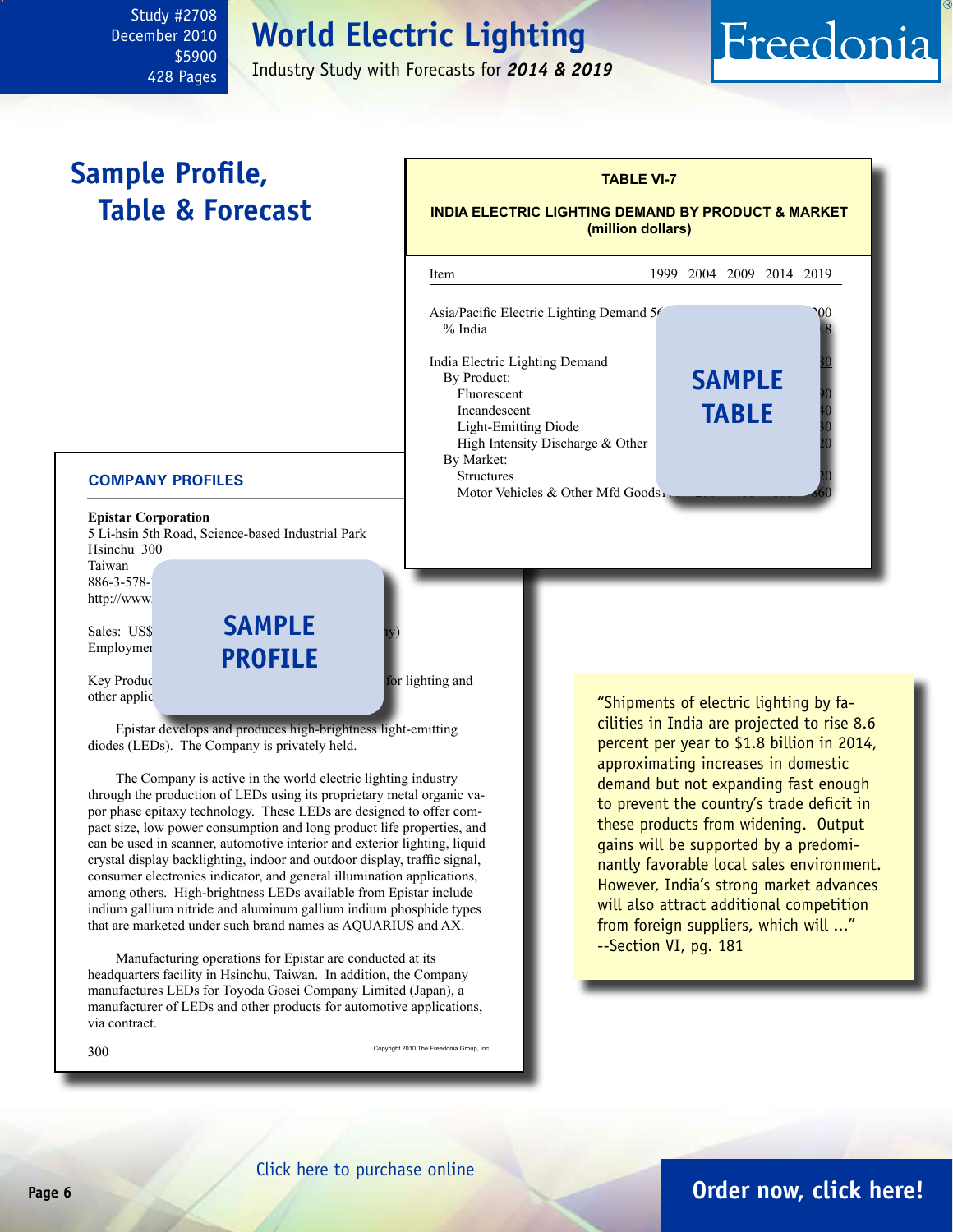# <span id="page-6-0"></span>**ORDER INFORMATION**

**Five Convenient Ways to Order**

INDUSTRY MARKET RESEARCH FOR BUSINESS LEADERS, STRATEGISTS, DECISION MAKERS

# Freedonia

**ONLINE: [www.freedoniagroup.com](http://www.freedoniagroup.com/DocumentDetails.aspx?Referrerid=FM-Bro&StudyID=2708)**

**MAIL: Print out and complete the order form and send to The Freedonia Group (see address at the bottom of this form)**

**PHONE: Call toll free, 800.927.5900 (US) or +1 440.684.9600**

**FAX: +1 440.646.0484 (US)**

**EMAIL: [info@freedoniagroup.com](mailto:info@freedoniagroup.com)**

#### **Free Handling & Shipping**

**There is NO charge for handling or UPS shipping in the US. Expect delivery in 3 to 5 business days. Outside the US, Freedonia provides free airmail service. Express delivery is available at cost.**

#### **Orders Outside of the US**

**Checks must be made payable in US funds, drawn against a US bank and mailed directly to The Freedonia Group. For wire transfers please contact our customer service department at info@ freedoniagroup.com. Credit cards accepted.**

#### **Credit Card Orders**

**For convenience, Freedonia accepts American Express, MasterCard or Visa. Credit card purchases must include account number, expiration date and authorized signature.**

#### **Save 15%**

**If you order three (3) different titles at the same time, you can receive a 15% discount. If your order is accompanied by a check or wire transfer, you may take a 5% cash discount (discounts do not apply to Corporate Use Licenses).**

#### **Corporate Use License**

**Now every decision maker in your organization can act on the key intelligence found in all Freedonia studies. For an additional \$2600, companies receive unlimited use of an electronic version (PDF) of the study. Place it on your intranet, e-mail it to coworkers around the world, or print it as many times as you like,** 

[Click here to learn more about](http://www.freedoniagroup.com/pdf/FreedoniaCULBro.pdf)  [the Corporate Use License](http://www.freedoniagroup.com/pdf/FreedoniaCULBro.pdf)

| <b>ORDER FORM</b><br><b>F-WEB-2708</b>                                                                                                                                                                                         |                                       |
|--------------------------------------------------------------------------------------------------------------------------------------------------------------------------------------------------------------------------------|---------------------------------------|
|                                                                                                                                                                                                                                |                                       |
|                                                                                                                                                                                                                                |                                       |
|                                                                                                                                                                                                                                |                                       |
| Corporate Use License (add to study price) *<br>$+$ \$2600                                                                                                                                                                     |                                       |
| Additional Print Copies @ \$600 each *                                                                                                                                                                                         |                                       |
| Total (including selected option) \$____________                                                                                                                                                                               |                                       |
| □ Enclosed is my check (5% discount) drawn on a US bank and payable to<br>The Freedonia Group, Inc., in US funds (Ohio residents add 7.75% sales tax)                                                                          | Street $\frac{1}{(No PO Box please)}$ |
|                                                                                                                                                                                                                                |                                       |
| □ Bill my company □ American Express □ MasterCard □ Visa                                                                                                                                                                       |                                       |
| <b>MM</b><br>YY                                                                                                                                                                                                                |                                       |
|                                                                                                                                                                                                                                |                                       |
| Credit Card #<br><b>Expiration</b>                                                                                                                                                                                             |                                       |
|                                                                                                                                                                                                                                |                                       |
| Signature experience and the state of the state of the state of the state of the state of the state of the state of the state of the state of the state of the state of the state of the state of the state of the state of th |                                       |
|                                                                                                                                                                                                                                |                                       |

**\* Please check appropriate option and sign below to order an electronic version of the study.**

#### **Corporate Use License Agreement**

**The above captioned study may be stored on the company's intranet or shared directory, available to company employees. Copies of the study may be made, but the undersigned represents that distribution of the study will be limited to employees of the company.**

#### **Individual Use License Agreement**

**The undersigned hereby represents that the above captioned study will be used by only \_\_\_ individual(s) who are employees of the company and that the study will not be loaded on a network for multiple users. In the event that usage of the study changes, the Company will promptly notify Freedonia of such change and will pay to Freedonia the appropriate fee based on Freedonia's standard fee schedule then in effect. Note: Entire company corporate use license, add \$2600; one additional user, add \$600; two additional users, add \$1200; three additional users, add \$1800.**

**Signature Signature**

**The Freedonia Group, Inc. 767 Beta Drive • Cleveland, OH • 44143-2326 • USA • [Web site: www.freedoniagroup.com](http://www.freedoniagroup.com/Home.aspx?ReferrerId=FM-Bro) Tel US: 800.927.5900 or +1 440.684.9600 • Fax: +1 440.646.0484 • [e-mail: info@freedoniagroup.com](mailto:info@freedoniagroup.com)**